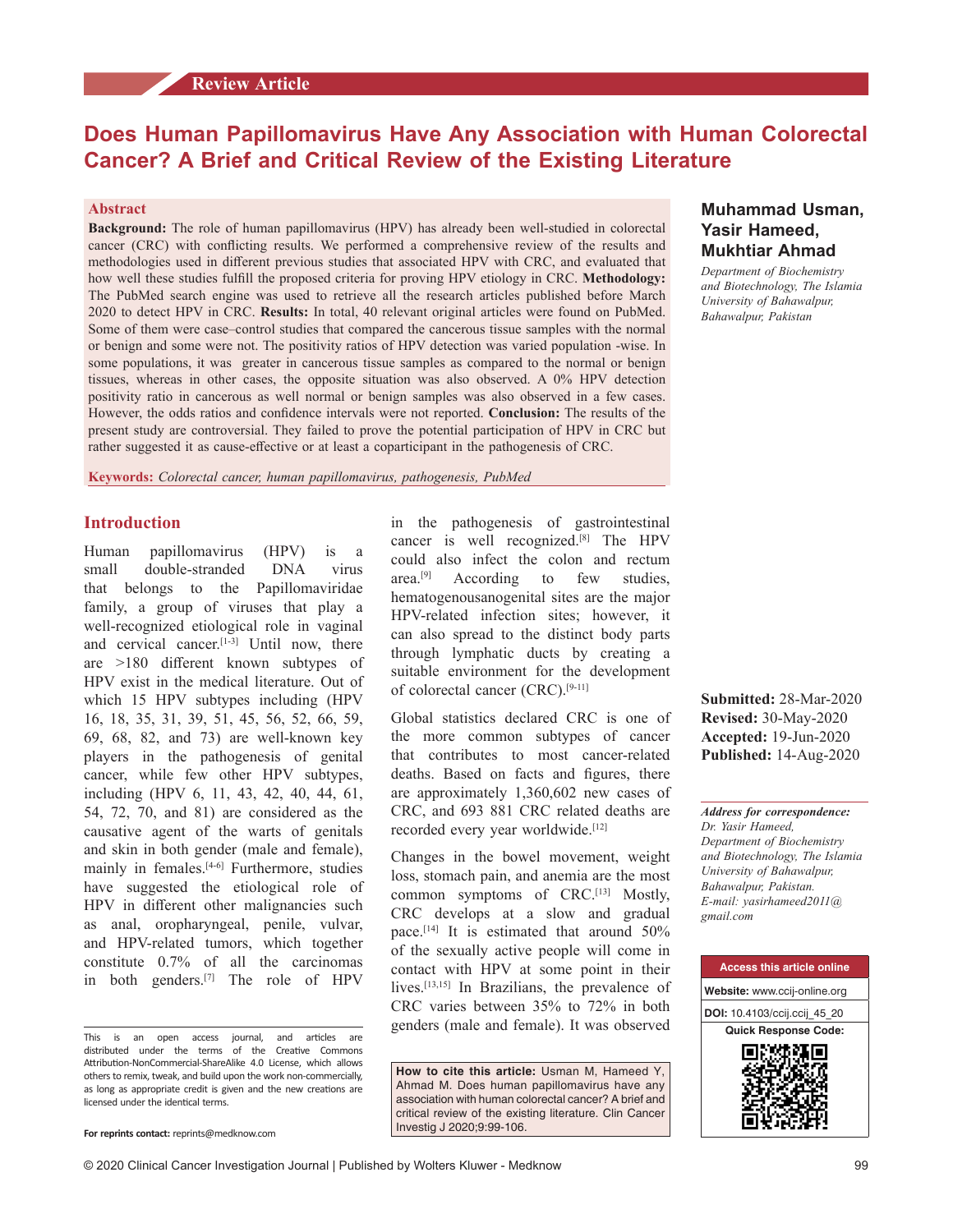that HPV strains 16 and 18 were responsible for 55% of the total CRC cases when the precancerous lesions and lesions linked to CRC were screened in South America and the Brazilian population.<sup>[16]</sup> Genetic predisposition, such as family adenomatous polyposis or first-degree relatives who have CRC is another risk factor for the CRC.<sup>[17]</sup>

The understandings of CRC have become clearer at the molecular level; however, the etiology of CRC is still controversial. In the last decade, several studies have suggested the potential role of HPV in the development of CRC.[18,19] However, the presence of HPV in colon cancer tissue remains a highly debatable topic because of the inconsistencies in result reproducibility. Since the integration of the HPV viral genome with the host genome is necessary for its carcinogenic activity, assessment of the physical status of the viral genome after the confirmation of HPV infection is essential to establish a causal association. The inactivation of the E2 gene through genomic integration enhances the expression of E6 and E7 oncoproteins, which acts as an antagonist of the tumor protein 53 (TP53) and retinoblastoma protein (pRB) and suppress their antiproliferative functions to promote the CRC development.[20‑23]

The first-ever study carried out in 1988 by Boguszaková *et al*. had shown no correlation between HPV infection and CRC. They screened the presence of HPV in a total of 10 colon cancer samples through southern blot hybridization analysis, which revealed no HPV antigen in colon cancer tissues.[24]

After 1990, many researchers used the polymerase chain reaction (PCR) and different other techniques, including immunohistochemistry and *in situ* hybridization, to detect the HPV presence in CRC tissue specimens, but still, the outcomes are controversial. In this review article, we aimed to provide a comprehensive review of published articles which associated HPV infections with CRC, evaluation of the strengths, weakness, and the consistency of their results with Bradford hill postulates of causation (which provide epidemiologic evidence of a causal relationship between a presumed cause and an observed effect) will also remain the major focus of this review article.

# **Methodology**

The methodology of the present study has been divided into two phases.

### **Literature search**

All the relevant articles associating HPV with CRC were identified through an extensive and comprehensive search of the PubMed database using the keywords: "Colorectal cancer" AND "Human Papillomavirus". We also defined the "papillomaviridae" AND "Colorectal neoplasia" terms as medical subject headings (MeSH). The Mesh terms and entry words were combined during the completion of the search process. In total, 1363 original articles were found on PubMed before March 2020, with the "Original Article" filter.

### **Relevant data extraction**

Out of total of 1363 original articles, the relevant articles with desired information were extracted initially by reading the title, abstract, and then the complete article.

# **Results**

In total, 40 original articles [Table 1] were found in 16 different populations on PubMed associating HPV with human CRC. Table 1 summarizes the major information obtained from these articles, including details of the understudied population, techniques used for HPV detection, the name of the target gene, number (No.) of the screened samples (normal, benign, and cancerous) with their respective population-specific HPV detection positivity ratios. PCR technique was initially employed by most of the studies to detect the presence of HPV in cancerous and normal or benign tissue samples with the help of L1, E6 and E7 gene‑specific primers specific for (6, 11, 16, 18, 31, 33, 35, 39, 40, 42, 45, and 51–59) subtypes of HPV.<sup>[12,18,19,25-58]</sup> However. Few studies also utilized various other techniques including for HPV detection, including SPF10 INNO-LiPA,<sup>[39]</sup> bead-based multiplex Luminex assay,<sup>[40]</sup> Reverse southern blot hybridization.<sup>[12,42]</sup> southern blot hybridization.<sup>[24,45,51,54,58]</sup> pyrosequencing,[12] Immunohistochemistry (IHC),[50,52] and Low Ionic Strength‑Single Strand Conformational Polymorphism (LIS-SSCP).<sup>[57]</sup> Out of the total 40 studies,  $n = 21$  were the case–control studies in which both cancerous and normal or benign tissues sample were screened.<sup>[12,18,19,25,27,30,34,36,37,39,40,43-47,49,51,54,55,59]</sup>

The positivity ratios of HPV detection in CRC tissues were varied from 0%<sup>[24,25,28,33,34,38,39,55]</sup> to 100%<sup>[36,58]</sup> Similarly, the positivity ratios of HPV detection in normal and benign colorectal tissues sample also varied from  $0\frac{6}{12,18,25,30,40,46}$ to  $84\%/511}$  and  $0\%/128,34,39,40,49,551$  to  $69.56\%/561$  respectively.

Further details regarding population-specific HPV etiology in CRC has been discussed as follow:

Until now, a single study<sup>[24]</sup> has been performed in Czechoslovakian to identify the association between HPV and CRC through the application of southern blot hybridization. None of the 10 samples tested for HPV detection were found positive [Table 1].

In Iran, a total of 07 studies,<sup>[25-31]</sup> including three<sup>[25,27,30]</sup> case–control studies, have been conducted so far to establish the association between HPV and CRC. All these studies applied the PCR technique for HPV identification with the help of E6, E7, and L1 gene-specific primers. The HPV detection positivity ratios reported in these studies were varied from  $0\%^{[25,30]}$  to  $1.25\%^{[27]}$  and  $0\%^{[25,28]}$  to 31.5%[60] in normal/benign and cancerous tissue samples,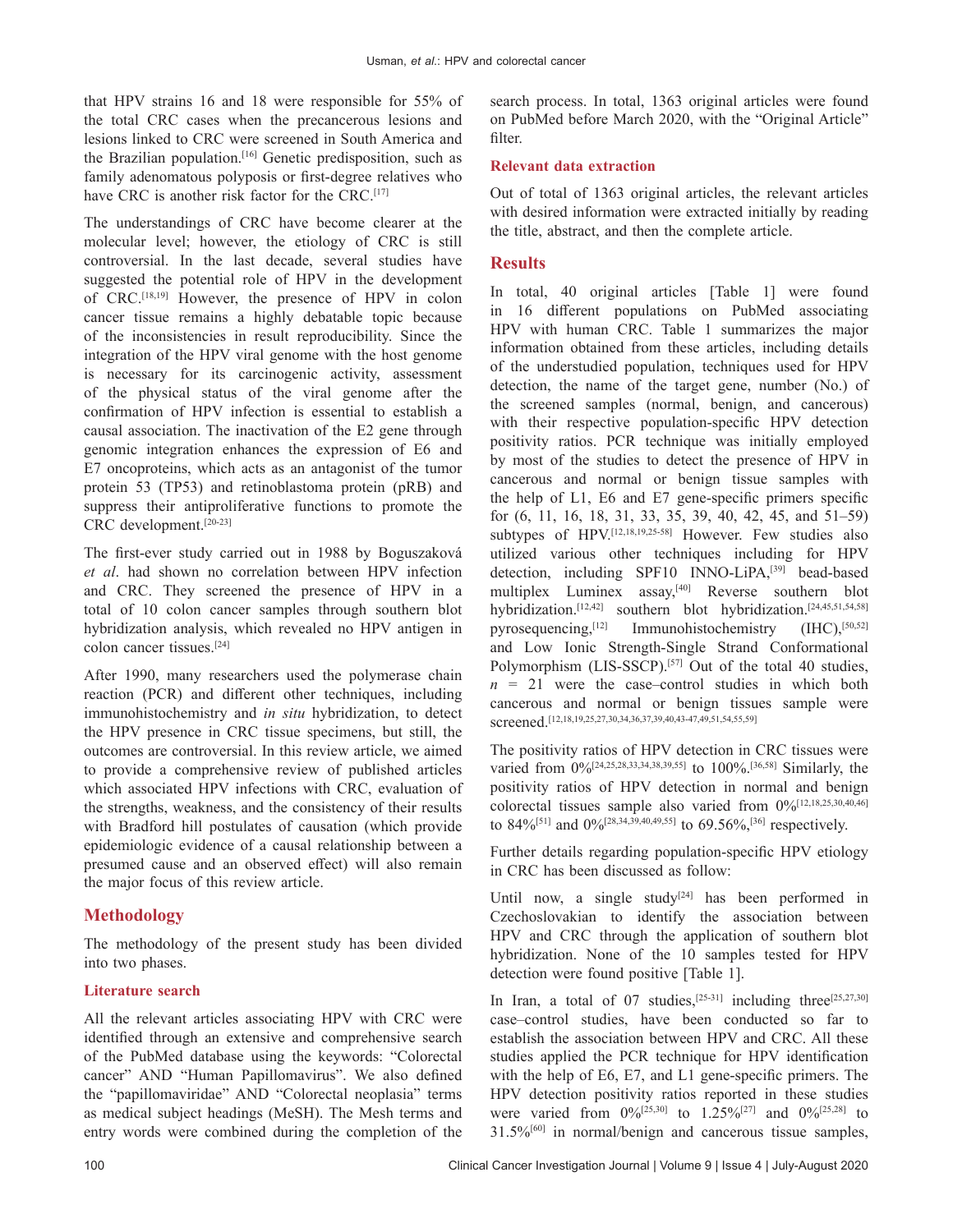| <b>Studied</b>               | Name of the technique Name of                           |                          |                                         | Number Percentage Number                     |                                            | Percentage                                       |                                          | <b>Number Percentage References</b>       |        |
|------------------------------|---------------------------------------------------------|--------------------------|-----------------------------------------|----------------------------------------------|--------------------------------------------|--------------------------------------------------|------------------------------------------|-------------------------------------------|--------|
| population                   | used for the viral<br>genome detection                  | the target<br>gene       | of the<br>normal<br>samples<br>screened | positivity<br>of HPV<br>in normal<br>samples | of the<br>adjacent<br>or benign<br>samples | positivity<br>of HPV in<br>adjacent<br>or benign | of the<br>total<br><b>CRC</b><br>samples | positivity<br>of HPV<br>in CRC<br>samples |        |
| Czechoslovakia Southern blot |                                                         |                          |                                         | $(\%)$                                       |                                            | screened samples $(\% )$                         | screened                                 | (%)                                       |        |
|                              | hybradization                                           | $\overline{\phantom{a}}$ | $\overline{\phantom{0}}$                | $\qquad \qquad \blacksquare$                 |                                            |                                                  | 10                                       | $\overline{0}$                            | $[24]$ |
| Iran                         | <b>PCR</b>                                              | L1                       | 50                                      | $\boldsymbol{0}$                             | $\boldsymbol{0}$                           | $\boldsymbol{0}$                                 | 50                                       | $\boldsymbol{0}$                          | $[25]$ |
|                              | PCR                                                     | L1                       | $\boldsymbol{0}$                        | $\mathbf{0}$                                 | $\boldsymbol{0}$                           | $\boldsymbol{0}$                                 | 100                                      | $\mathbf{1}$                              | $[26]$ |
|                              | Nested PCR                                              | L1                       | 80                                      | 1.25                                         | $\boldsymbol{0}$                           | $\boldsymbol{0}$                                 | 80                                       | 6.25                                      | $[27]$ |
|                              | PCR                                                     | L1                       | $\boldsymbol{0}$                        | $\boldsymbol{0}$                             | 60                                         | $\boldsymbol{0}$                                 | 70                                       | $\boldsymbol{0}$                          | $[28]$ |
|                              | Nested PCR, real time<br>PCR                            | E6, E7                   | $\boldsymbol{0}$                        | $\boldsymbol{0}$                             | $\boldsymbol{0}$                           | $\boldsymbol{0}$                                 | 38                                       | 31.5                                      | $[29]$ |
|                              | <b>PCR</b>                                              | E <sub>6</sub>           | 70                                      | $\theta$                                     | 70                                         | 5.7                                              | 70                                       | 2.85                                      | $[30]$ |
|                              | Qualitative real time<br><b>PCR</b>                     | L1                       | $\boldsymbol{0}$                        | $\boldsymbol{0}$                             | $\boldsymbol{0}$                           | $\boldsymbol{0}$                                 | 84                                       | 22.6                                      | $[31]$ |
| Poland                       | $\frac{1}{2}$                                           | $\overline{\phantom{a}}$ | $\qquad \qquad -$                       | 28                                           | $\overline{\phantom{a}}$                   | 56                                               | $\overline{\phantom{a}}$                 | 67                                        | $[32]$ |
|                              | <b>PCR</b>                                              | E6, E7                   | $\boldsymbol{0}$                        | $\mathbf{0}$                                 | $\boldsymbol{0}$                           | $\boldsymbol{0}$                                 | 186                                      | $\mathbf{0}$                              | $[33]$ |
|                              | Real time PCR                                           | L1                       | $\boldsymbol{0}$                        | $\mathbf{0}$                                 | 10                                         | $\boldsymbol{0}$                                 | 40                                       | $\mathbf{0}$                              | $[34]$ |
|                              | <b>PCR</b>                                              | $\overline{\phantom{a}}$ | $\boldsymbol{0}$                        | $\mathbf{0}$                                 | $\boldsymbol{0}$                           | $\mathbf{0}$                                     | 50                                       | 20                                        | $[35]$ |
|                              | Real time PCR                                           | $\overline{\phantom{a}}$ | $\boldsymbol{0}$                        | $\mathbf{0}$                                 | 23                                         | 69.56                                            | $\mathbf{1}$                             | 100                                       | $[36]$ |
| Hispania                     | Nested<br>PCR                                           | L1                       | 36                                      | 2.8                                          | $\boldsymbol{0}$                           | $\boldsymbol{0}$                                 | 45                                       | 42.2                                      | $[37]$ |
| US                           | <b>PCR</b>                                              | L1                       | $\boldsymbol{0}$                        | $\boldsymbol{0}$                             | $\boldsymbol{0}$                           | $\boldsymbol{0}$                                 | 50                                       | $\boldsymbol{0}$                          | $[38]$ |
|                              | Nested PCR and in situ<br><b>PCR</b>                    | L1, E6                   | 10                                      | $\theta$                                     | $\theta$                                   | $\boldsymbol{0}$                                 | 55                                       | 51                                        | $[18]$ |
|                              | PCR, SPF10<br>INNO-LiPA method                          | L1                       | $\boldsymbol{0}$                        | $\mathbf{0}$                                 | 30                                         | $\boldsymbol{0}$                                 | 73                                       | $\boldsymbol{0}$                          | $[39]$ |
|                              | Real-time PCR,<br>bead-based multiplex<br>Luminex assay | E6, E7                   | 250                                     | $\boldsymbol{0}$                             | 254                                        | $\boldsymbol{0}$                                 | $\boldsymbol{0}$                         | $\boldsymbol{0}$                          | $[40]$ |
|                              | Real-time PCR.                                          | L1, E7                   | $\boldsymbol{0}$                        | $\boldsymbol{0}$                             | $\boldsymbol{0}$                           | $\boldsymbol{0}$                                 | 555                                      | 2                                         | $[41]$ |
| Italy                        | PCR, Reverse blot<br>hybridization                      | L1, E6, E7               | $\boldsymbol{0}$                        | $\overline{0}$                               | $\theta$                                   | $\theta$                                         | 66                                       | 33.3                                      | $[42]$ |
|                              | Degenerate PCR                                          | L1                       | $\boldsymbol{0}$                        | $\boldsymbol{0}$                             | 57                                         | $8.8\,$                                          | 57                                       | 15.8                                      | $[43]$ |
| India                        | <b>PCR</b>                                              | L1                       | $\boldsymbol{0}$                        | $\boldsymbol{0}$                             | 30                                         | $20\,$                                           | 93                                       | 36.5                                      | $[44]$ |
| China                        | PCR, Southern blot<br>hybridisation.                    | E6, E7                   | $\mathbf{0}$                            | $\theta$                                     | 37                                         | 29.7                                             | 70                                       | 52.9                                      | $[45]$ |
|                              | PCR                                                     | $\overline{\phantom{a}}$ | 16                                      | $\boldsymbol{0}$                             | 10                                         | $10\,$                                           | 46                                       | 43.47                                     | $[46]$ |
|                              | ${\mbox{PCR}}$                                          | L1                       | $\boldsymbol{0}$                        | $\mathbf{0}$                                 | 32                                         | 3.1                                              | 32                                       | 21.9                                      | $[47]$ |
|                              | ${\mbox{PCR}}$                                          | E7                       | $\boldsymbol{0}$                        | $\boldsymbol{0}$                             | 82                                         | 4.87                                             | 82                                       | 51.21                                     | $[48]$ |
|                              | PCR, Reverse Southern L1<br>blot and pyrosequencing     |                          | 32                                      | $\boldsymbol{0}$                             | $\boldsymbol{0}$                           | $\boldsymbol{0}$                                 | 96                                       | 33.3                                      | $[12]$ |
|                              | <b>PCR</b>                                              | L1                       | $\boldsymbol{0}$                        | $\mathbf{0}$                                 | 75                                         | $\boldsymbol{0}$                                 | 75                                       | 73                                        | $[49]$ |
| Belgium                      | Multiplex PCR, IHC                                      | L1, E6                   | $\boldsymbol{0}$                        | $\mathbf{0}$                                 | $\boldsymbol{0}$                           | $\mathbf{0}$                                     | 232                                      | 14.2                                      | $[50]$ |
| <b>Brazil</b>                | Nested PCR                                              | L1, E6, E7               | $72\,$                                  | 19.4                                         | 72                                         | 50                                               | 72                                       | 63.9                                      | $[19]$ |
| Taiwan                       | PCR, Southern blotting                                  | $\overline{\phantom{a}}$ | 19                                      | 84                                           | $\boldsymbol{0}$                           | $\boldsymbol{0}$                                 | 19                                       | 53                                        | $[51]$ |
|                              | Nested PCR, IHC                                         | L1, E6                   | $\boldsymbol{0}$                        | $\boldsymbol{0}$                             | $\boldsymbol{0}$                           | $\boldsymbol{0}$                                 | 69                                       | 16                                        | $[52]$ |
| Israel                       | PCR, SPF10<br>INNO-LiPA method                          | L1                       | $\boldsymbol{0}$                        | $\theta$                                     | 30                                         | $\boldsymbol{0}$                                 | 106                                      | $\mathbf{0}$                              | $[39]$ |
| Spain                        | PCR, SPF10<br>INNO-LiPA method                          | $\mathop{\rm L{1}}$      | $\boldsymbol{0}$                        | $\boldsymbol{0}$                             | $30\,$                                     | $\boldsymbol{0}$                                 | 100                                      | $\boldsymbol{0}$                          | $[39]$ |

# **Table 1: Summary of the detected human papillomavirus types and positivity rate in normal and colorectal cancer samples relative to the different selected articles**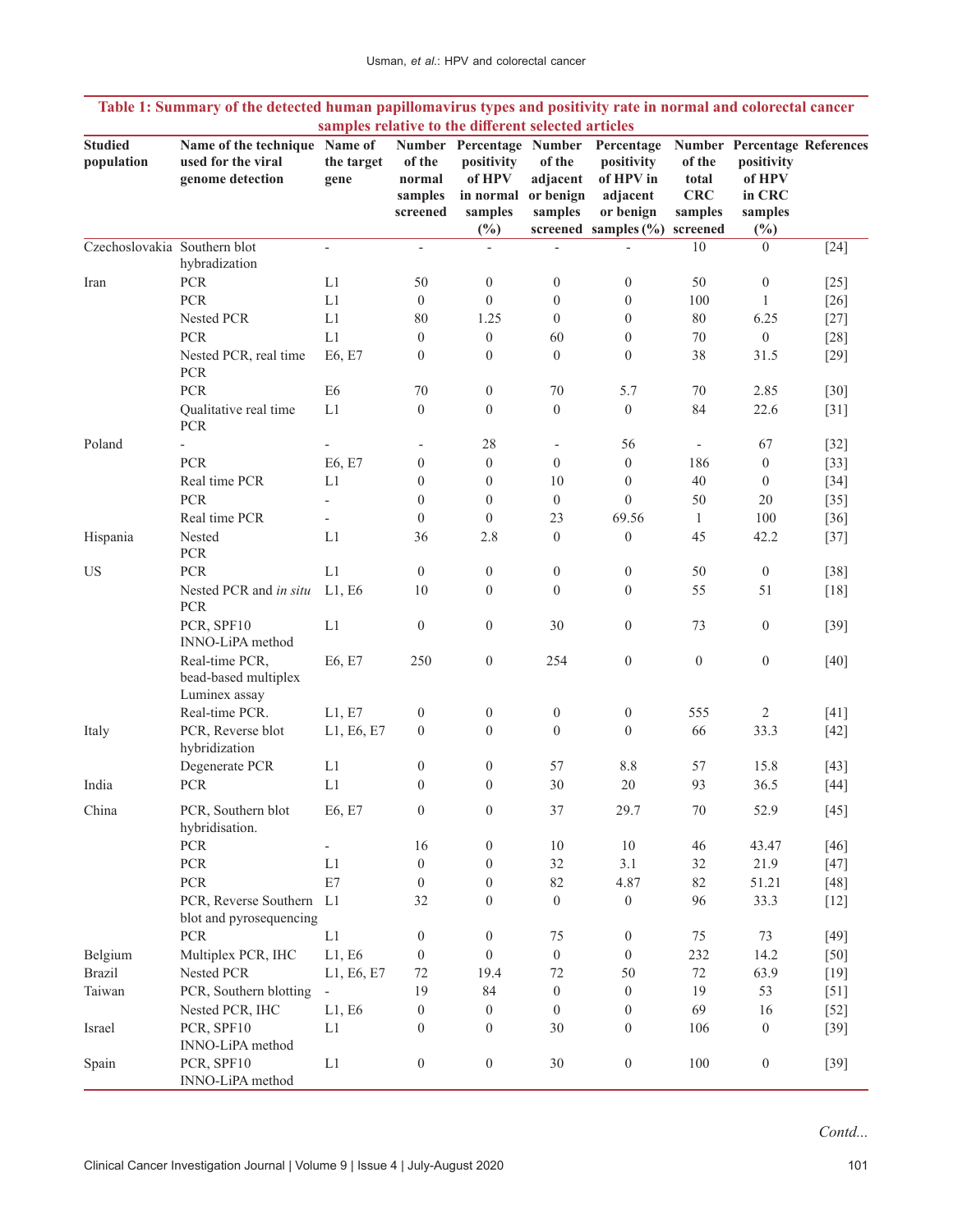| Table 1: Contd               |                                                                 |                               |                                         |                                                               |                                            |                                                                                                                     |                                                      |                                                                                         |        |  |
|------------------------------|-----------------------------------------------------------------|-------------------------------|-----------------------------------------|---------------------------------------------------------------|--------------------------------------------|---------------------------------------------------------------------------------------------------------------------|------------------------------------------------------|-----------------------------------------------------------------------------------------|--------|--|
| <b>Studied</b><br>population | Name of the technique<br>used for the viral<br>genome detection | Name of<br>the target<br>gene | of the<br>normal<br>samples<br>screened | positivity<br>of HPV<br>in normal<br>samples<br>$\frac{6}{2}$ | of the<br>adjacent<br>or benign<br>samples | Number Percentage Number Percentage<br>positivity<br>of HPV in<br>adjacent<br>or benign<br>screened samples $(\% )$ | of the<br>total<br><b>CRC</b><br>samples<br>screened | <b>Number Percentage References</b><br>positivity<br>of HPV<br>in CRC<br>samples<br>(%) |        |  |
| Turkey                       | <b>PCR</b>                                                      | L1                            | $\theta$                                | $\theta$                                                      | $\Omega$                                   | $\Omega$                                                                                                            | 53                                                   | 81.2                                                                                    | [53]   |  |
|                              | PCR, southern blot<br>hybridization                             | $\overline{\phantom{0}}$      | $\theta$                                | $\theta$                                                      | 56                                         | 32                                                                                                                  | 56                                                   | 82.14                                                                                   | $[54]$ |  |
|                              | <b>PCR</b>                                                      | L1                            | $\theta$                                | $\theta$                                                      | 49                                         | $\mathbf{0}$                                                                                                        | 106                                                  | $\theta$                                                                                | $[55]$ |  |
| Argentina                    | <b>Nested PCR</b>                                               | L1                            | $\overline{0}$                          | $\theta$                                                      | $\theta$                                   | $\theta$                                                                                                            | 75                                                   | 44                                                                                      | $[56]$ |  |
|                              | Nested PCR, LIS-SSCP L1                                         |                               | $\theta$                                | $\theta$                                                      | 30                                         | 33                                                                                                                  | 54                                                   | 74                                                                                      | $[57]$ |  |
| Hungary                      | PCR, southern blot<br>hybridization technique                   | $\overline{\phantom{0}}$      | $\theta$                                | $\theta$                                                      | $\overline{0}$                             | $\theta$                                                                                                            |                                                      | 100                                                                                     | $[58]$ |  |

PCR: Polymerase chain reaction, HPV: Human papillomavirus, IHC: Immunohistochemistry, CRC: Colorectal cancer, E6: Envelop gene 6, E7: Envelop gene 7, L1: Long control region, LIS‑SSCP: Low Ionic Strength‑Single Strand Conformational Polymorphism, US: United States

respectively. In all case–control studies, the positivity ratios of HPV detection were higher in cancerous tissue samples as compared to the normal or benign controls. Based on the outcomes of these studies the most frequently identified HPV strains among the Iranian population were 16, 18, 55, and 56 HPV strains [Table 1].

Until now, in total, 05 studies<sup>[32-36]</sup> including two<sup>[34,36]</sup> case–control studies were conducted in Poland to find out the association of HPV with CRC. All these studies utilized the PCR technique for HPV detection with the help of E6, E7, and L1 gene specific-primers. The HPV detection positivity ratios reported in these studies were varied from 0% to 28%<sup>[32]</sup> and 0%<sup>[33,34]</sup> to 100%<sup>[36]</sup> in normal/ benign and cancerous tissue samples, respectively. In two case–control studies, the positivity ratio of HPV detection in cancerous tissue samples was higher than normal or benign. Based on the outcomes of these studies, the HPV strains 16 were the most frequently reported strain in the Polish population [Table 1].

A single case–control study<sup>[37]</sup> has been performed in Hispania until now to determine the association of HPV with CRC. In which, a total of 36 benign and 45 cancerous tissues sample were screened using L1 gene‑specific primers through the PCR technique. The results revealed the 2.8% and 42.2% HPV detection positivity ratio in benign and cancerous tissue samples. Based on the outcomes of this study, in the Hispanic population, HPV strain 16 was the most prevalent strain [Table 1].

In the United States (US), the association of HPV with CRC has so far been reported in 05 studies,[18,38‑41] including 3 case–control studies.[18,39,40] These studies utilized the SPF10 INNO-LiPA, bead-based multiplex Luminex assay and PCR techniques for HPV detection with the help of primers, specific for E6, E7, and L1 region. The results of these studies showed the 0% HPV detection positivity in normal controls while  $0\%$ <sup>[18,40]</sup> to  $51\%$ <sup>[18]</sup> in cancerous tissue samples. Based on the outcomes of these studies, HPV strain 16 was the most widely reported strain in the US population [Table 1].

In Italy, a total of  $02$  studies,  $[42,43]$  including one case–control study $[43]$  have been conducted so far to establish the relationship between HPV and CRC. The Reverse blot hybridization and PCR technique were utilized by these studies for the identification of HPV. The results of these studies revealed the 8.8%<sup>[43]</sup> HPV detection positivity ratio in benign tissues sample with varying frequencies of HPV detection positivity ratios ranging from  $15.8\%$ <sup>[43]</sup> to  $33.3\%$ <sup>[42]</sup> in cancerous tissue samples. Based on the outcomes of these studies, the HPV 16 and 18 were the most prevalent identified strains in the Italian population [Table 1].

In India, until now, there has been a single case–control study<sup>[44]</sup> carried out to find out if HPV is associated with CRC or not. In total, 30 normal and 93 cancerous tissues sample were screened in that study through the PCR technique. They recorded 6% and 36.5% HPV detection positivity ratios in normal and cancerous tissue samples. According to the outcomes of this study, HPV strains 16 and 18 were the most prevalent strains in the Indian population [Table 1].

In total, 6  $case$ –control studies<sup>[12,45-49]</sup> analyzing the presence of HPV in CRC have been reported so far in China. Methodologies utilized by these studies for the detection of HPV include southern blotting hybridization and PCR technique. These studies calculated the HPV detections positivity ratios with different frequencies varied from  $0\%$ <sup>[12,46]</sup> and 21.9%<sup>[47]</sup> to 73%<sup>[49]</sup> in normal/benign and cancerous tissue samples, respectively. In all these studies, the HPV detection positivity ratios were documented higher in cancerous tissues sample as compared to the normal and benign. Based on the outcomes of these studies, three different HPV strains (16, 6 and 33) were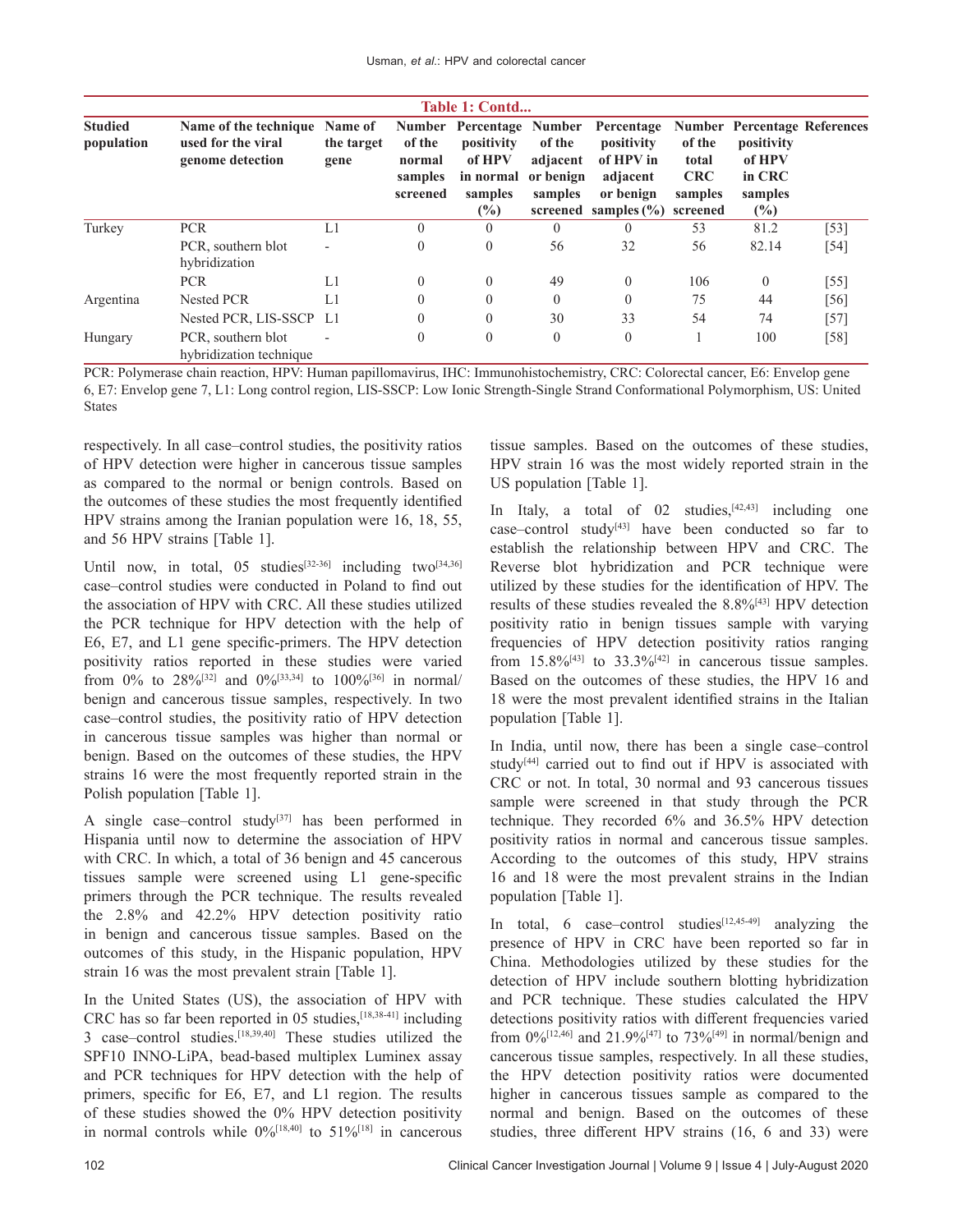the most frequently identified HPV strains in the Chinese population [Table 1].

A single study[50] based on HPV etiology in CRC has been reported in Belgium until now. A total of 232 cancerous tissues sample were analyzed in this study by applying PCR technology, and they documented 14.2% HPV detection positivity ratio. Based on the outcomes of this study, HPV 16 was the most frequently identified strain in the Belgian population [Table 1].

A single case–control study $[19]$  has been conducted in Brazil so far to evaluate the presence of HPV in CRC. In this study, a total of 72 normal and 72 cancerous tissues sample were analyzed with the help of PCR using L1, E6, and E7 gene‑specific primers. The Results of this study revealed 50% and 63.9% HPV detection positivity ratios in normal/benign and cancerous tissues sample, respectively. Based on the outcomes of this study, the most widely observed strains of HPV in the Brazilian population were 16, 18, and 31 [Table 1].

A couple of studies, including one case–control study<sup>[51]</sup> have been reported in Taiwan so far, analyzing the HPV presence in CRC. In this study, a total of 19 cancerous tissues sample and 19 normal samples were screened through PCR and Southern blotting. The outcomes of this study showed the more HPV detection positivity ratios 84% in the normal sample, as compared to the cancerous tissue samples 53%. Based on the outcomes of these studies, the most commonly identified HPV strains in the Taiwan population were HPV strains 16 and 18 [Table 1].

A single case–control study<sup>[39]</sup> was conducted in Israel to date to relate the HPV presence with CRC. In total, 30 normal and 106 cancerous tissues sample were screened in this study using L1 gene-specific primers through the PCR technique. The results of this study showed a 0% HPV detection positivity ratio in both normal and diseased samples [Table 1].

Until now, a single case–control study<sup>[39]</sup> relating HPV with CRC has been reported in Spain. In total 30 normal and 100 cancerous tissues sample were analyzed in this study using L1 gene‑specific primers through PCR technique, and none of the normal/benign and cancerous tissues samples were found positive for HPV [Table 1].

A total of 03 studies,<sup>[53-55]</sup> including 2 case–control studies<sup>[54,55]</sup> relating HPV with CRC have been reported so far in Turkey. Methodologies utilized in these studies include Reverse blot hybridization and PCR. The results of these studies showed the varying HPV detection positivity ratios ranging from  $0\%$ <sup>[55]</sup> to 82.14%<sup>[54]</sup> in cancerous tissue samples. Based on the outcomes of these studies, the HPV strains 18 and 33 were the most commonly identified strains in the Turkish population [Table 1].

Until now, a couple of studies have been reported in Argentine to find out the association between HPV and CRC, out of them one was the case–control study<sup>[57]</sup> in which a total of 54 cancerous tissues sample and 30 benign controls were examined by utilizing L1 gene-specific primers through nested PCR and Low Ionic Strength-Single Strand Conformational Polymorphism (LIS‑SSCP). The results of this study revealed the 33% HPV detection positivity ratio in benign and 74% in cancerous tissues sample. Based on the outcomes of these studies, the HPV strains 6, 16, 18, 31, and 66 were the most commonly identified strains in the Argentine population [Table 1].

So far, in Hungary, a single study<sup>[58]</sup> has been reported relating HPV with CRC. In this study, a single cancerous tissue sample was analyzed through PCR and southern blot hybridization, and results revealed the 100% HPV 16 detection positivity ratio [Table 1].

# **Discussion**

In the present study, a total of 40 original research articles based on the HPV etiology in CRC from 16 different populations were examined. For this purpose, the required information obtained after an in‑depth analysis of the extracted articles was population-wise categorized [Table 1]. Comparison between the methodologies used for the HPV detection and demonstration if the detection of the viral markers is more frequent in cancerous tissues samples as compared to the normal and benign samples and either the results of the summarized studies follow the Bradford hill postulates of causation or not were proposed as the main criteria of the present study for proving HPV etiology in CRC.

The results of this study are controversial since they fail to demonstrate the potential involvement of HPV in CRC development. In 1988, Boguszaková *et al.*[24] were the first to analyze the HPV presence in 10 colon cancer samples through the southern blot hybridization technique. They found no evidence of HPV detection in the analyzed samples.

In 1992, Shah *et al.*<sup>[38]</sup> conducted an analysis of HPV detection in 50 CRC patients from the US through the PCR technique. Similar to the previous study, no HPV markers were detected in the analyzed samples.

Since then, various studies have been carried out for the detection of HPV in CRC, some of them failed to detect the HPV in CRC, while others identified the HPV presence with different positivity ratios, varying between 0% and 100%. In a few case–control studies, the positivity ratios of HPV detection were higher in normal and benign samples as compared to the cancerous tissue while in other cases, the positivity ratios of HPV detection were also documented higher in cancerous tissues as compared to the normal or benign tissues. The reasons for such population‑specific inequalities in HPV detection positivity ratios may include differences in socially controllable factors such as participation in the screening tests and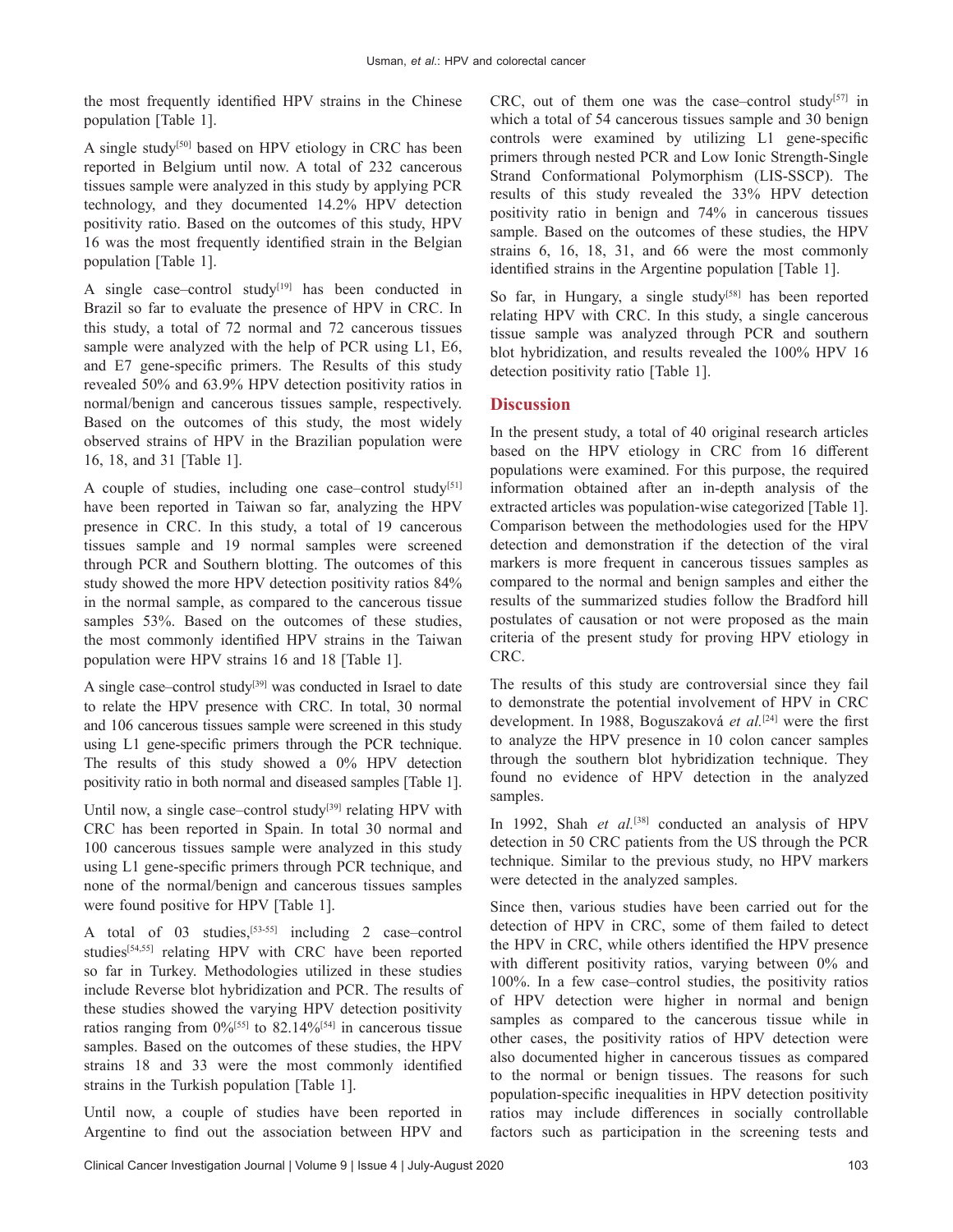health-seeking behavior, as well as differential access to health services such as cancer treatment. Genetic and other "nonmodifiable" biological factors may also contribute to the existing inequalities.

The HPV positivity ratio pattern in cancerous and normal or benign tissue samples do not meet the requisite criteria and some of Bradford hill postulates of causation<sup>[61]</sup> including (strength, consistency, and specificity) to declare the HPV as a potential biomarker of the CRC. However, the limitations and some issues with all the summarized studies related to the possibility of false-positive and false-negative results have been discussed below.

## **Possible causes of the false‑negative results**

Few studies found no evidence of HPV presence in any of their CRC samples they have analyzed. How can we be sure that the negative results were not due to the poor quality of the DNA? Many studies utilized positive control to avoid such situations,<sup>[25-28,30]</sup> but two studies<sup>[24,45]</sup> did not utilize the positive control so there is no way to confirm their negative results. The risk of contamination can never be ruled out in a PCR reaction that could significantly contribute to false-negative results. Few studies have used conventional PCR (25, 28, 33, 38, 39, 55) in which the risk of contamination is higher as compared to other studies using quantitative or real-time PCR (qPCR). Inappropriate selection of PCR primers for HPV detection could also result in false-negative results, for example, the primers used for L1 region may be unreliable for the detection of HPV in tissues of advanced carcinomas, as L1 and E1 regions may be lost during the integration of viral genome into the host genome, whereas the E6/E7 regions remained consistently present, so this is the plausible explanation for the completely negative results of  $[25,28,34,39,55]$  studies.

### **Possible causes of the false‑positive results**

For the optimization of DNA amplification from digested tissues, many studies<sup>[18,19,27,29,37,52,56]</sup> utilized nested PCR, a method that is prone to contamination and leads to false-positive results. Even though they cited good laboratory practices, so contamination was unlikely but cannot be completely ruled out. Vuitton *et al.*[62] found the presence of HPV 16 DNA in 3/210 CRC samples, but confirmation of these positive cases by INNO-LiPA™ revealed that none of the samples was further positive for HPV 16 DNA. The presence of extracellular viruses in the colorectal tissue section can be a nonepithelial source of positive results.

### **Comparison of normal, benign and malignant samples**

Case–control studies are needed to establish a link between the causative agent and the disease. Most of the investigations that we summarized[24,26,29,31,33,35,38,41,42,50,52,53,56,58] only examined the malignant tissues that do not allow a comparison between cancerous and normal or nonmalignant tissues. However, some studies[12,18,19,25,27,30,34,36,37,39,40,43‑47,49,51,54,55,59] examined both cancerous and normal or benign tissue samples. In some cases, this comparison demonstrated a higher HPV detection positivity in malignant tissues [Table 1] as compared to the normal or benign tissue samples, while in other cases, the opposite effect was also documented. However, none of the studies reported the association of HPV with a specific subtype and histological grade of CRC.

### **Conclusion**

The results of the present study are controversial as they failed to prove the role of HPV as a potential participant in CRC but rather suggested it as cause-effective or at least a co‑participant in the pathogenesis of CRC. However, additional pieces of evidence are required to obtain to prove HPV etiology in CRC.

### **Financial support and sponsorship**

Nil.

#### **Conflicts of interest**

There are no conflicts of interest.

### **References**

- 1. Jemal A, Bray F, Center MM, Ferlay J, Ward E, Forman D. Global cancer statistics. CA Cancer J Clin 2011;61:69-90.
- 2. Lynch HT, de la Chapelle A. Hereditary colorectal cancer. N Engl J Med 2003;348:919‑32.
- 3. Chan DS, Lau R, Aune D, Vieira R, Greenwood DC, Kampman E, *et al*. Red and processed meat and colorectal cancer incidence: Meta‑analysis of prospective studies. PLoS One 2011;6:e20456.
- 4. Liang PS, Chen TY, Giovannucci E. Cigarette smoking and colorectal cancer incidence and mortality: Systematic review and meta‑analysis. Int J Cancer 2009;124:2406‑15.
- 5. Arnold M, Sierra MS, Laversanne M, Soerjomataram I, Jemal A, Bray F. Global patterns and trends in colorectal cancer incidence and mortality. Gut 2017;66:683‑91.
- 6. Höcker M, Hohenberger P. *Helicobacter pylori* virulence factors – One part of a big picture. Lancet 2003;362:1231-3.
- 7. Murphy G, Pfeiffer R, Camargo MC, Rabkin CS. Meta-analysis shows that prevalence of Epstein-Barr virus-positive gastric cancer differs based on sex and anatomic location. Gastroenterology 2009;137:824‑33.
- 8. Coelho TR, Almeida L, Lazo PA. JC virus in the pathogenesis of colorectal cancer, an etiological agent or another component in a multistep process? Virol J 2010;7:42.
- 9. Muñoz N. Human papillomavirus and cancer: The epidemiological evidence. J Clin Virol 2000;19:1‑5.
- 10. Boland CR, Bigler J, Newcomb PA, Lampe JW, Potter JD. Evidence for an association between JC virus and colorectal neoplasia. Cancer Epidemiol Biomarkers Prev 2004;13:2285‑6.
- 11. Panic N, Leoncini E, de Belvis G, Ricciardi W, Boccia S. Evaluation of the endorsement of the preferred reporting items for systematic reviews and meta-analysis (PRISMA) statement on the quality of published systematic review and meta‑analyses. PLoS One 2013;8:e83138.
- 12. Liu F, Mou X, Zhao N, Lin J, Teng L, Xiang C. Prevalence of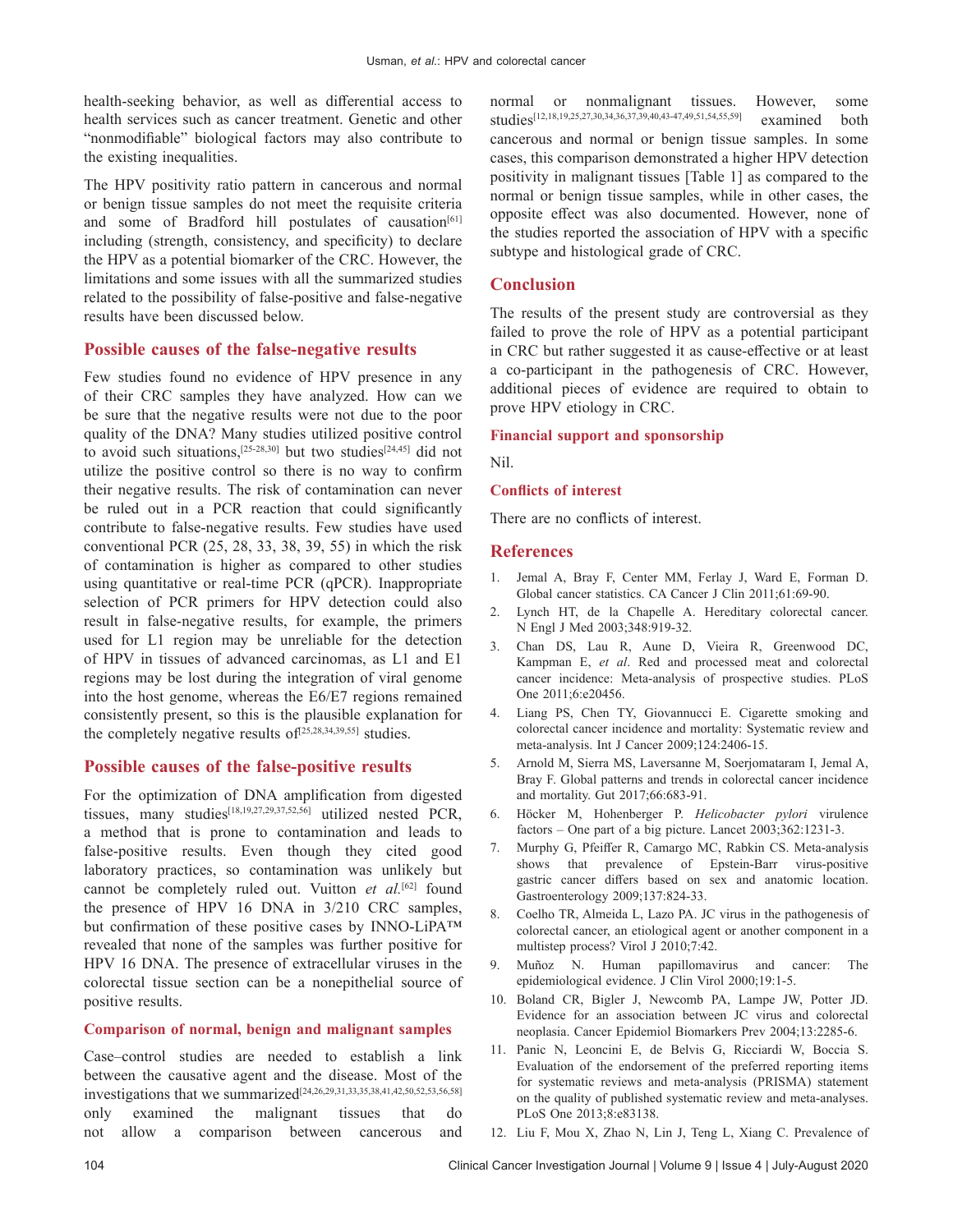human papillomavirus in Chinese patients with colorectal cancer. Colorectal Dis 2011;13:865‑71.

- 13. Fedrizzi EN. Epidemiologia da infecção genital pelo HPV. Rev Bras Pat Trato Gen Inf 2011;1:3‑8.
- 14. Souto R, Falhari JP, Cruz AO. The Human papillomavirus: A factor related with the formation of neoplasias. Rev Bras Cienc Solo 2005;51:155‑60.
- 15. Dunmire SK, Hogquist KA, Balfour HH. Infectious Mononucleosis. Curr Top Microbiol Immunol 2015;390:211-40.
- 16. Souza DL, Jerez‑Roig J, Cabral FJ, de Lima JR, Rutalira MK, Costa JA. Colorectal cancer mortality in Brazil. Dis Colon Rectum 2014;57:1082‑9.
- 17. Win AK, Walters RJ, Buchanan DD, Jenkins MA, Sweet K, Frankel WL, *et al*. Cancer risks for relatives of patients with serrated polyposis. Am J Gastroenterol 2012;107:770-8.
- 18. Bodaghi S, Yamanegi K, Xiao SY, Da Costa M, Palefsky JM, Zheng ZM. Colorectal papillomavirus infection in patients with colorectal cancer. Clin Cancer Res 2005;11:2862‑7.
- 19. Damin DC, Caetano MB, Rosito MA, Schwartsmann G, Damin AS, Frazzon AP, *et al*. Evidence for an association of human papillomavirus infection and colorectal cancer. Eur J Surg Oncol 2007;33:569-74.
- 20. Buitrago‑Pérez A, Garaulet G, Vázquez‑Carballo A, Paramio JM, García-Escudero R. Molecular signature of HPV-induced carcinogenesis: PRb, p53 and gene expression profiling. Curr Genomics 2009;10:26‑34.
- 21. Zur Hausen H. Papillomaviruses and cancer: From basic studies to clinical application. Nat Rev Cancer 2002;2:342‑50.
- 22. Yugawa T, Kiyono T. Molecular mechanisms of cervical carcinogenesis by high-risk human papillomaviruses: Novel functions of E6 and E7 oncoproteins. Rev Med Virol 2009;19:97‑113.
- 23. Banno K, Iida M, Yanokura M, Kisu I, Iwata T, Tominaga E, *et al*. MicroRNA in cervical cancer: OncomiRs and tumor suppressor miRs in diagnosis and treatment. ScientificWorldJournal 2014;2014:178075.
- 24. Boguszaková L, Hirsch I, Brichácek B, Faltýn J, Fric P, Dvoráková H, *et al*. Absence of cytomegalovirus, Epstein‑Barr virus, and papillomavirus DNA from adenoma and adenocarcinoma of the colon. Acta Virol 1988;32:303‑8.
- 25. Taherian H, Tafvizi F, Fard ZT, Abdirad A. Lack of association between human papillomavirus infection and colorectal cancer. Prz Gastroenterol 2014;9:280‑4.
- 26. Meshkat M, Tayyebi Meibodi N, Sepahi S, Fadaee N, Salehpour M, Meshkat Z. The frequency of human papillomaviruses in colorectal cancer samples in Mashhad, northeastern Iran. Turk J Med Sci 2014;44:501‑3.
- 27. Ranjbar R, Saberfar E, Shamsaie A, Ghasemian E. The aetiological role of human papillomavirus in colorectal carcinoma: An Iranian population‑ based case control study. Asian Pac J Cancer Prev 2014;15:1521-5.
- 28. Aghakhani A, Hamkar R, Ramezani A, Bidari‑Zerehpoosh F, Sabeti S, Ghavami N, *et al*. Lack of human papillomavirus DNA in colon adenocarcinama and adenoma. J Cancer Res Ther 2014;10:531‑4.
- 29. Karbasi A, Borhani N, Daliri K, Kazemi B, Manoochehri M. Downregulation of external death receptor genes FAS and DR5 in colorectal cancer samples positive for human papillomavirus infection. Pathol Res Pract 2015;211:444‑8.
- 30. Mahmoudvand S, Safaei A, Erfani N, Sarvari J. Presence of human papillomavirus DNA in colorectal cancer tissues in Shiraz, Southwest Iran. Asian Pac J Cancer Prev 2015;16:7883‑7.
- 31. Malekpour Afshar R, Deldar Z, Mollaei HR, Arabzadeh SA,

Iranpour M. Evaluation of HPV DNA positivity in colorectal cancer patients in Kerman, Southeast Iran Asian Pac J Cancer Prev 2018:19:193-8.

- 32. Młynarczyk B, Malejczyk M, Muszyński J, Majewski S. The occurrence of human papillomavirus–HPV in the biopsies from colon polyps and cancer. Medycyna Doswiadczalna Mikrobiol 2009;61:191‑6.
- 33. Karpinski P, Myszka A, Ramsey D, Kielan W, Sasiadek MM. Detection of viral DNA sequences in sporadic colorectal cancers in relation to CpG island methylation and methylator phenotype. Tumour Biol 2011;32:653‑9.
- 34. Snietura M, Waniczek D, Nowakowska‑Zajdel E, Piglowski W, Kopec A, Muc‑Wierzgon M. Does human papilloma virus participate in colorectal carcinogenesis? J Biol Regul Homeost Agents 2012;26:757‑62.
- 35. Jarzyński A, Zając P, Żebrowski R, Boguszewska A, Polz‑Dacewicz M. Occurrence of BK virus and human papilloma virus in colorectal cancer. Ann Agric Environ Med 2017;24:440‑5.
- 36. Mlynarczyk‑Bonikowska B, Muszyński J, Szymanek‑Mjchrzak K, Ziółowski B, Mlynarczyk G, Malejczyk M, *et al*. The prevalence of human papillomaviruses in patients with colon polyps. Med Dosw Mikrobiol 2017;69:49‑54.
- 37. Bernabe‑Dones RD, Gonzalez‑Pons M, Villar‑Prados A, Lacourt-Ventura M, Rodríguez-Arroyo H, Fonseca-Williams S, *et al*. High prevalence of human papillomavirus in colorectal cancer in hispanics: A case‑control study. Gastroenterol Res Pract 2016;2016:7896716.
- 38. Shah KV, Daniel RW, Simons JW, Vogelstein B. Investigation of colon cancers for human papillomavirus genomic sequences by polymerase chain reaction. J Surg Oncol 1992;51:5‑7.
- 39. Gornick MC, Castellsague X, Sanchez G, Giordano TJ, Vinco M, Greenson JK, *et al*. Human papillomavirus is not associated with colorectal cancer in a large international study. Cancer Causes Control 2010;21:737‑43.
- 40. Burnett‑Hartman AN, Newcomb PA, Mandelson MT, Galloway DA, Madeleine MM, Wurscher MA, *et al*. No evidence for human papillomavirus in the etiology of colorectal polyps. Cancer Epidemiol Biomarkers Prev 2011;20:2288‑97.
- 41. Burnett-Hartman AN, Feng Q, Popov V, Kalidindi A, Newcomb PA. Human papillomavirus DNA is rarely detected in colorectal carcinomas and not associated with microsatellite instability: The Seattle colon cancer family registry. Cancer Epidemiol Biomarkers Prev 2013;22:317‑9.
- 42. Giuliani L, Ronci C, Bonifacio D, Di Bonito L, Favalli C, Perno CF, *et al*. Detection of oncogenic DNA viruses in colorectal cancer. Anticancer Res 2008;28:1405‑10.
- 43. Tanzi E, Bianchi S, Frati ER, Amicizia D, Martinelli M, Bragazzi NL, *et al*. Human papillomavirus detection in paraffin‑embedded colorectal cancer tissues. J Gen Virol 2015;96:206‑9.
- 44. Laskar RS, Talukdar FR, Choudhury JH, Singh SA, Kundu S, Dhar B, *et al*. Association of HPV with genetic and epigenetic alterations in colorectal adenocarcinoma from Indian population. Tumour Biol 2015;36:4661‑70.
- 45. Cheng JY, Sheu LF, Meng CL, Lee WH, Lin JC. Detection of human papillomavirus DNA in colorectal carcinomas by polymerase chain reaction. Gut 1995;37:87‑90.
- 46. Zhu Q, Cao J, Li S. Detection of human papillomavirus gene in biopsies from colon carcinoma by PCR. Zhonghua Shi Yan He Lin Chuang Bing Du Xue Za Zhi 1999;13:352‑4.
- 47. Yu HG, Shun LB, Luo HS, Huang H, Yu BP, Yu JP, *et al*. Deletion of the FHIT gene in human colorectal cancer is